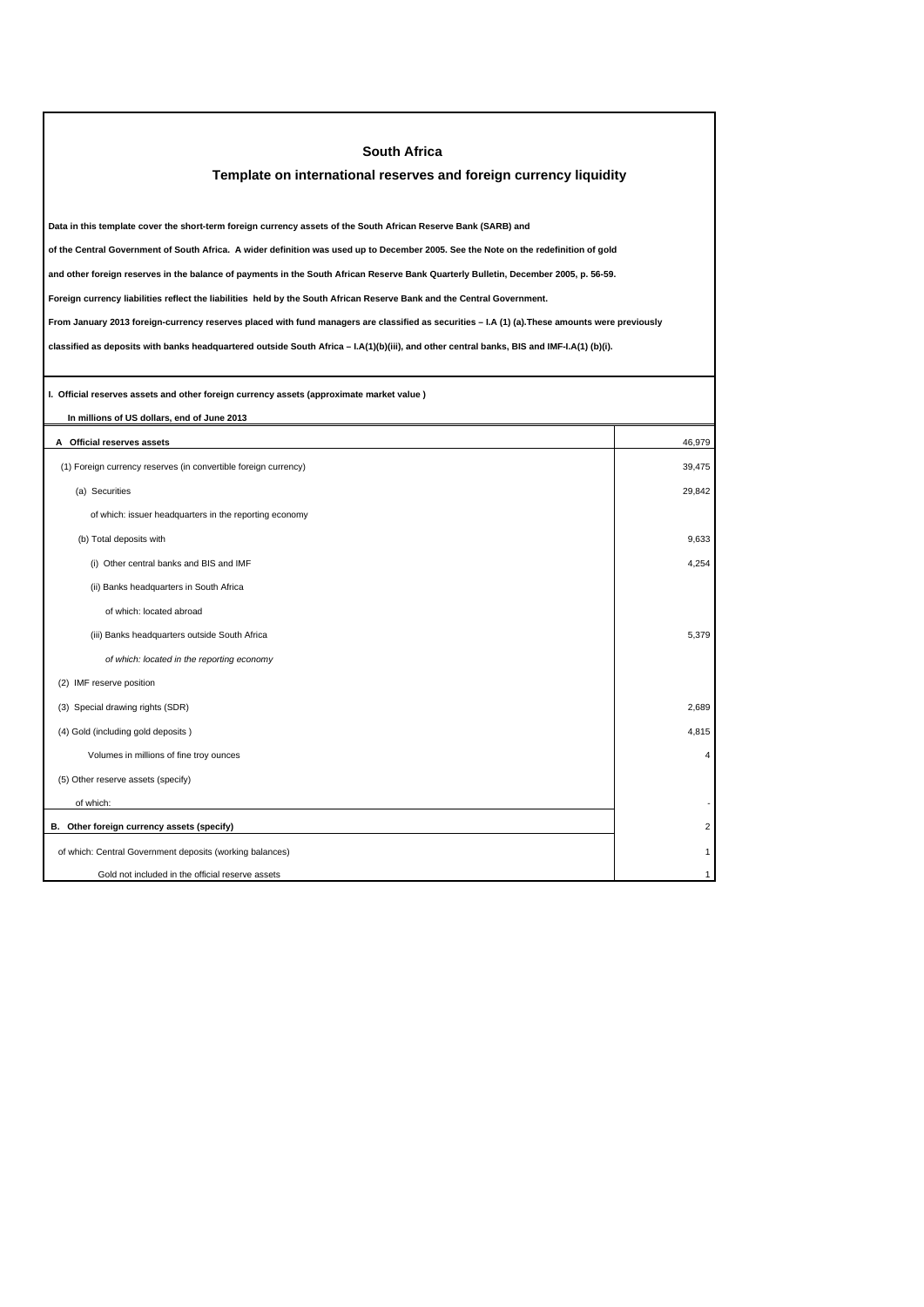| More than 3 months<br>and up to 1 year |
|----------------------------------------|
|                                        |
|                                        |
|                                        |
|                                        |
|                                        |
|                                        |
|                                        |
| $-1,373$                               |
| $-524$                                 |
|                                        |
|                                        |
|                                        |
|                                        |
|                                        |
| 2,712                                  |
|                                        |
|                                        |
|                                        |
|                                        |
|                                        |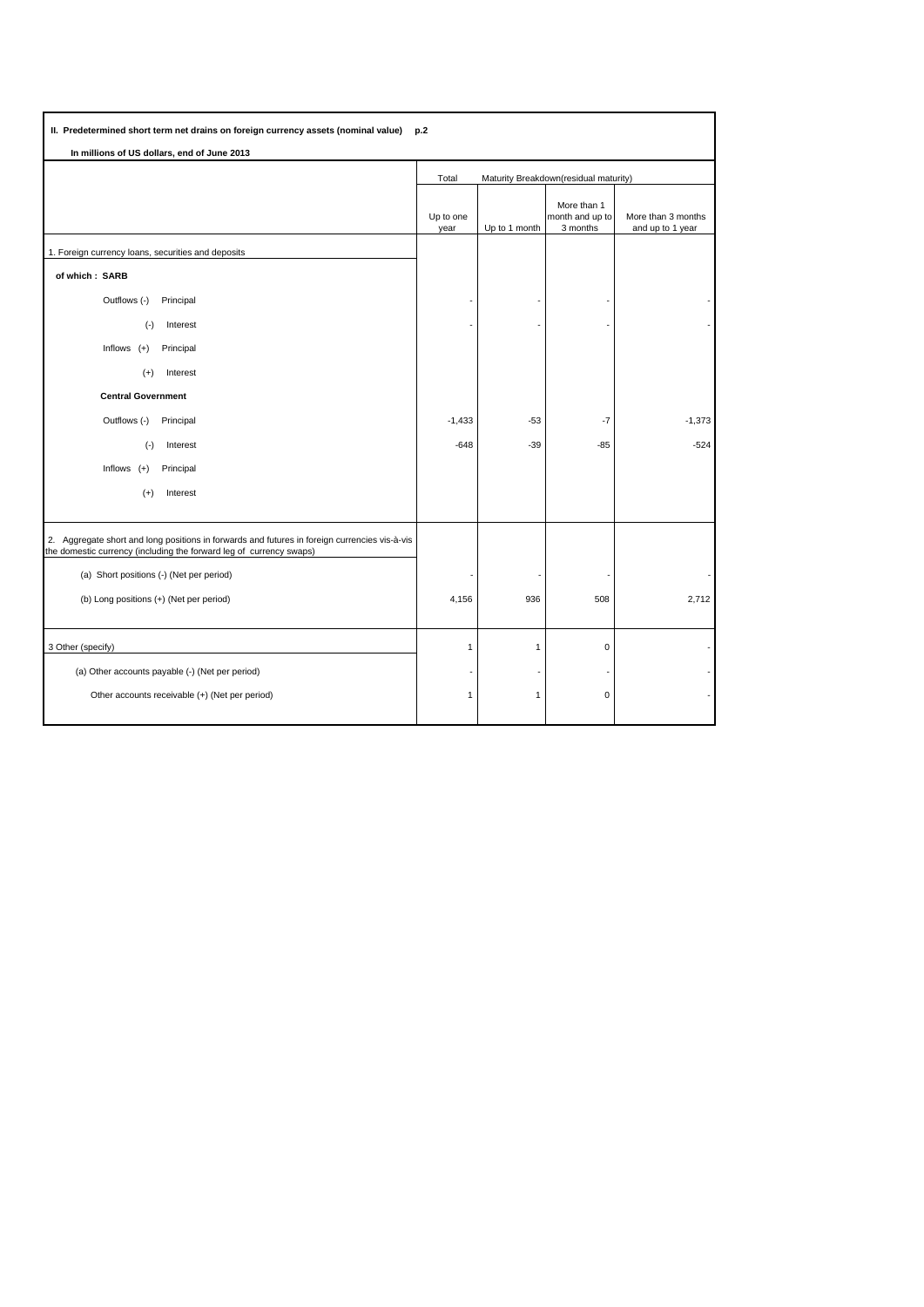| III. Contingent short-term net drains on foreign currency assets (nominal value)<br>In millions of US dollars, end of June 2013 |              |               |                                            |                                        |
|---------------------------------------------------------------------------------------------------------------------------------|--------------|---------------|--------------------------------------------|----------------------------------------|
|                                                                                                                                 |              |               |                                            |                                        |
|                                                                                                                                 | Up to 1 year | Up to 1 month | More than 1<br>month and up to<br>3 months | More than 3 months<br>and up to 1 year |
| 1. Contingent liabilities in foreign currency                                                                                   |              |               |                                            |                                        |
| (a) Collateral guarantees on debt falling due within 1 year                                                                     |              |               |                                            |                                        |
| (b) Other contingent liabilities                                                                                                | $-66$        | -6            | $-23$                                      | $-38$                                  |
| of which: Central Government                                                                                                    |              |               |                                            |                                        |
| Principal                                                                                                                       | $-51$        | -6            | $-20$                                      | $-25$                                  |
| Interest                                                                                                                        | $-16$        | $-0$          | -3                                         | $-13$                                  |
|                                                                                                                                 |              |               |                                            |                                        |
| 2. Foreign currency securities issued with embedded options (puttable bonds)                                                    |              |               |                                            |                                        |
| 3. Undrawn, unconditional credit lines provided by                                                                              |              |               |                                            |                                        |
| (a) other central banks and international organisations                                                                         |              |               |                                            |                                        |
| $BIS (+)$                                                                                                                       |              |               |                                            |                                        |
| $IMF (+)$                                                                                                                       |              |               |                                            |                                        |
| (b) banks and other financial institutions headquartered in South Africa                                                        |              |               |                                            |                                        |
| (c) banks and other financial institutions headquartered outside South Africa (+)                                               |              |               |                                            |                                        |
|                                                                                                                                 |              |               |                                            |                                        |
| 4. Aggregate short and long positions of options in foreign vis-à-vis the domestic currency                                     |              |               |                                            |                                        |
| (a)<br>Short positions                                                                                                          |              |               |                                            |                                        |
| (i) Bought puts                                                                                                                 |              |               |                                            |                                        |
| (ii) Written puts                                                                                                               |              |               |                                            |                                        |
| Long positions<br>(b)                                                                                                           |              |               |                                            |                                        |
| (i) Bought puts                                                                                                                 |              |               |                                            |                                        |
| (ii) Written puts                                                                                                               |              |               |                                            |                                        |
|                                                                                                                                 |              |               |                                            |                                        |